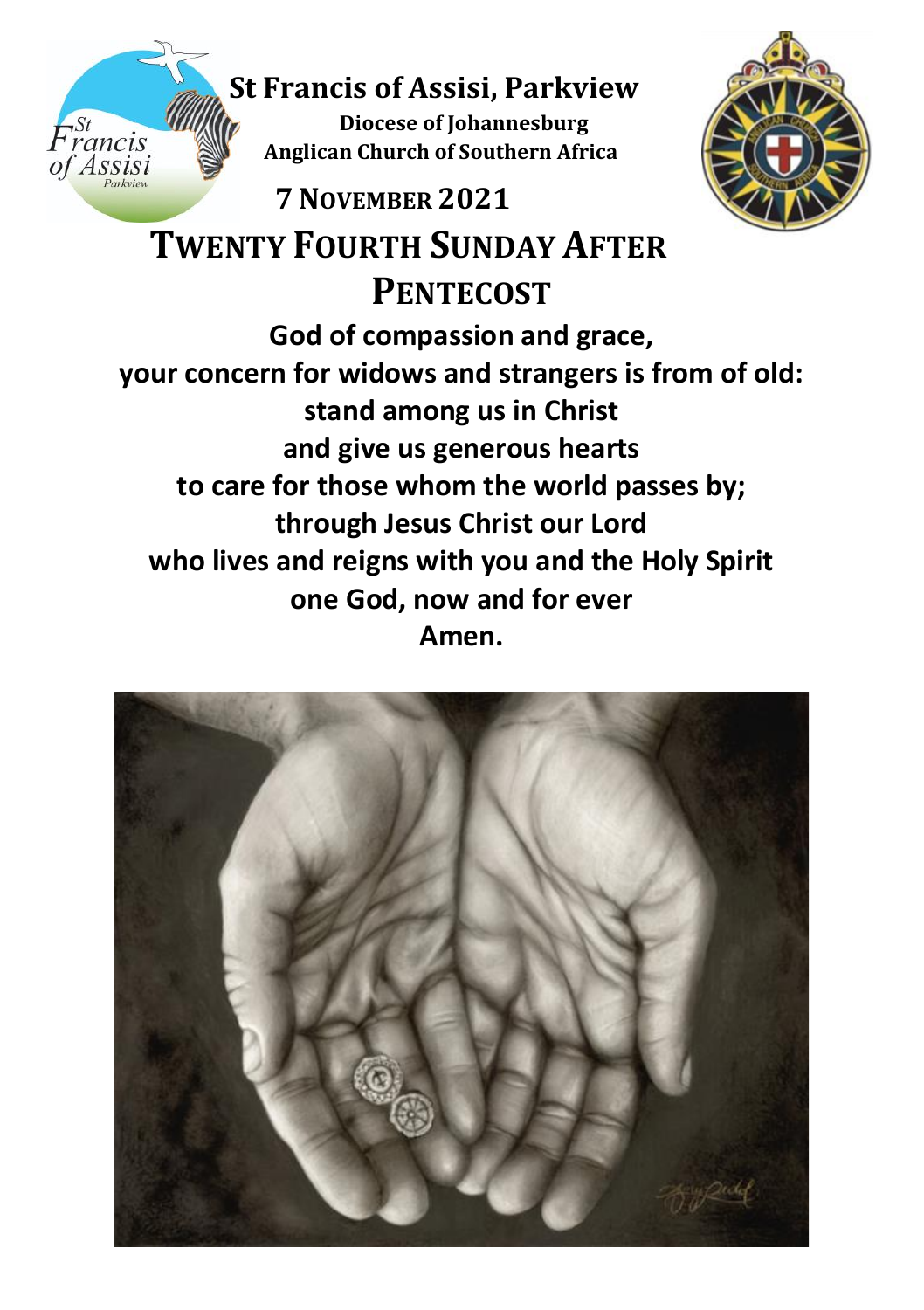### **READINGS FOR TODAY**

Ruth 3:1-5,4:13-17 Psalm 127 Hebrews 9:24-28 Mark 12:38-44

### **THE PRAYERS OF THE CHURCH**

We pray for **The Anglican Church in Aotearoa, New Zealand, and Polynesia.** We pray for Steve our Bishop and our Diocese, for Thabo our Metropolitan and the Anglican Church of Southern Africa, for Justin of Canterbury, the Anglican Communion, and all Christians in the world.

## **PRAYER FOR THE WORLD**

Dear Lord, we pray that all those attending COP26 in Glasgow will be strongly aware of the world's needs and will speak and vote to reverse global warming. Amen

#### **PRAYERS FOR PARISHIONERS:**

We pray for all who are preparing for and writing exams, that during this time of challenge they find peace and security in God. May it be a time of clarity of thought, well-focused minds, and responsibly managed time.

**Birthdays: Monday 8:** Samantha Bushell; Sean Evans; Janet Magner **Tuesday 9:** Garrett Matthews; Matthew Wolstenholme **Thursday 11:** Fulgence Tulinumukiza **Friday 12:** Gordon Anderson; Wanele Mngomezulu; Kwame Mngomezulu **Saturday 13:** Boitumelo Sebambo **Wedding Anniversaries: Monday 8:** Stephen and Bronwyn Grover

**Families to be prayed for this week:** Alexa, Cassandra, Karen, Kyle and Peter WILDING; Mike and Merle WILLIAMS; Errol WILLIAMSON; Tim and Ilse WILSON; Andrea, Caitlin, Matthew and Thomas WOLSTENHOLME; Elizabeth, Mxholisi, Sibusiso and William XHAMA **For those in need of prayer:** Susan Alexander; Bianca Beaumont; Isaac Bergover; Richard Boyce; Paul Germond; Lerato Mapefane; Joshua Miles Mckinnon; Thabani Mudau; Wendy Price; John Reynders; John Ridler; Alicia Siyasiya; Mike Williams: Francis and Lindy Wilson. **And for those who have long-term needs**: Lucille Evans; Maria Frahm-Arp; Marilyn Gianadda; Elzett Mufamadi; Thandazo Ndlovu; Byron Spratt.

**Year's Mind:** Margi Bashall; Irene Alexander; Kate Edith Gallow; Norman Flyn **Rest in peace and rise in glory,** Ursula Laredo. We pray for Ursula's family especially her sister Annemarie Martinson. We also give thanks for the long life of Mary Veenstra. Mary died on Thursday. We pray for her all who knew her.

# ECO QUOTE

The environment is where we all meet, where all have a mutual interest; it is the one thing all of us share.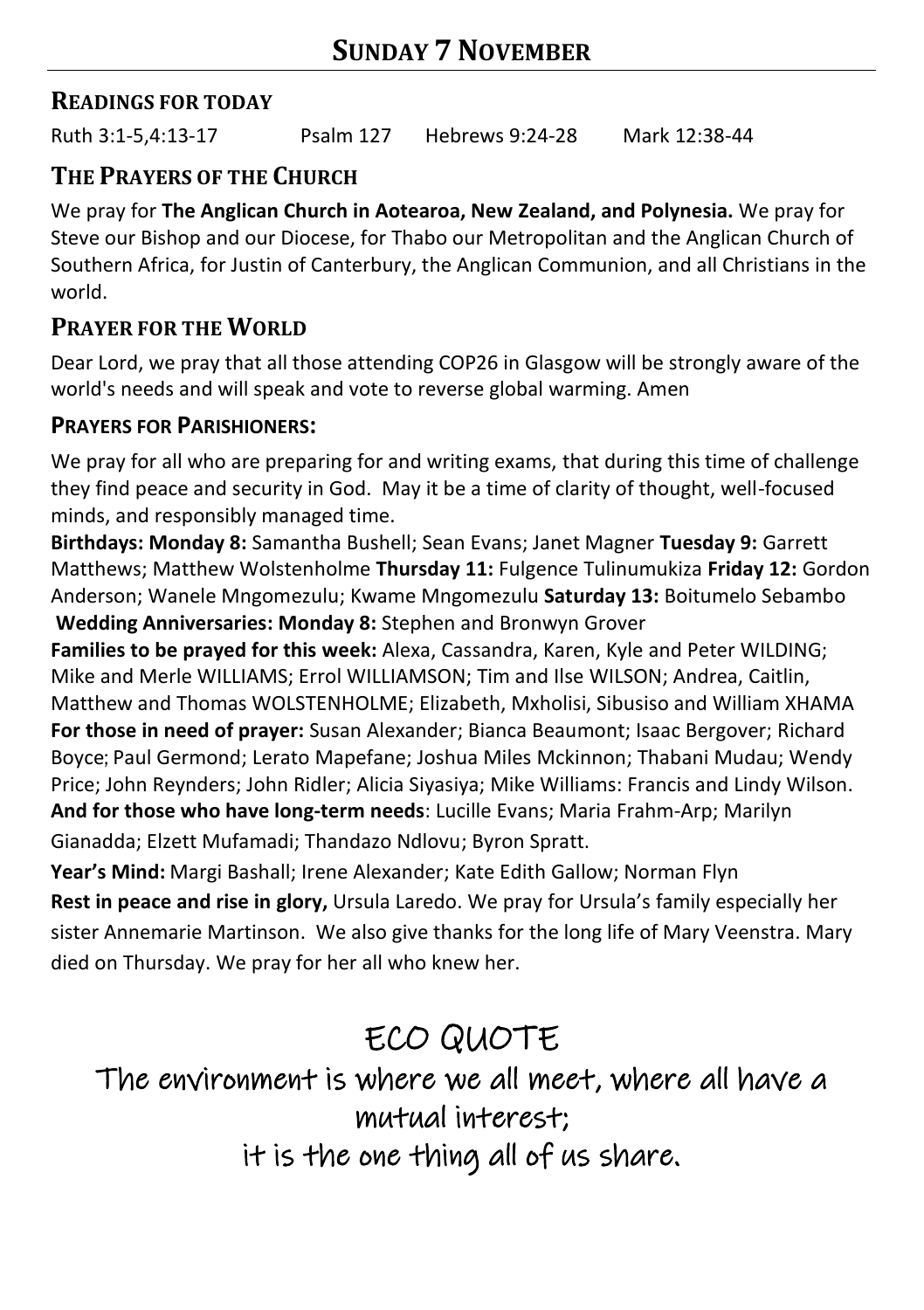| Wednesday | <b>Reflection on YouTube</b>                             |  |  |
|-----------|----------------------------------------------------------|--|--|
| Friday    | 7:00 am Eucharist on Zoom                                |  |  |
|           | https://us02web.zoom.us/j/87859747270                    |  |  |
| Friday    | 4:00 pm & 6:00 pm Youth meet on Zoom.                    |  |  |
| Saturday  | <b>Meditation</b> (Fourth Saturday of the month)         |  |  |
| Sunday    | 8:30 am Church Inclusive - Live on YouTube               |  |  |
|           | https://www.youtube.com/channel/UCt35PbtR_ZhmeLxXjQ3EIBg |  |  |

## **SOME NOTICES**

### **WELCOME TO OUR SERVICE TODAY, MARIA! WE ARE SO GLAD TO HAVE YOU WITH US!**

## **THANK YOU**

Paul's farewell was a truly blessed time. It was wonderful to see so many people and meet some of our online community for the first time. Thank you especially to Mother's Union for their care and gifts. Thank you to Terri, Melissa and Cynthia for the Franciscan which accompanied the occasion. To all who contributed to the feast it was a wonderful spread. Those cupcakes were a work of art, Lazanne! May Paul's call for us to know and live the love of God remain always.

#### **2022 PLANNING MEETING**

This will occur in **January**. Your input is most welcome and needed. As a community we will gather and look forward to the possibilities and plans the new year holds for us. We will share the date and time shortly

#### **COME AND HELP US AT OUR SUNDAY SERVICE**

We need help to run our 8:30 service: two Welcomers (to welcome, take temperatures and help to seat people), one to do PowerPoint and two to be trained to film and broadcast our YouTube services. Please contact Laurel in the office. She will be delighted to hear from you!

### **ADVENT 2021**

Advent begins this year on Sunday, November 28. We have plans including:

- **An Advent Quite Morning** on Saturday November 27, 8:30-11:00 with a light breakfast ending with a Eucharist
- **Advent Meditations** every Saturday morning at 8:30 in person in the Church

### **COMMUNITY CHRISTMAS LUNCH: THURSDAY DECEMBER 16, FROM 9:00 AM**

Planning for our Community Christmas Lunch is under way. We are looking for both donations and volunteers. A list for how you can participate and contribute has been circulated. There is also one at the back of the church. Please let the office know what you will be able to do.

#### **2022 LECTIONARIES AVAILABLE**

The new lectionaries are available for R25 from the office. We also have some copies of **The Upper Room** to guide your daily thoughts with scripture and prayer. They are R15